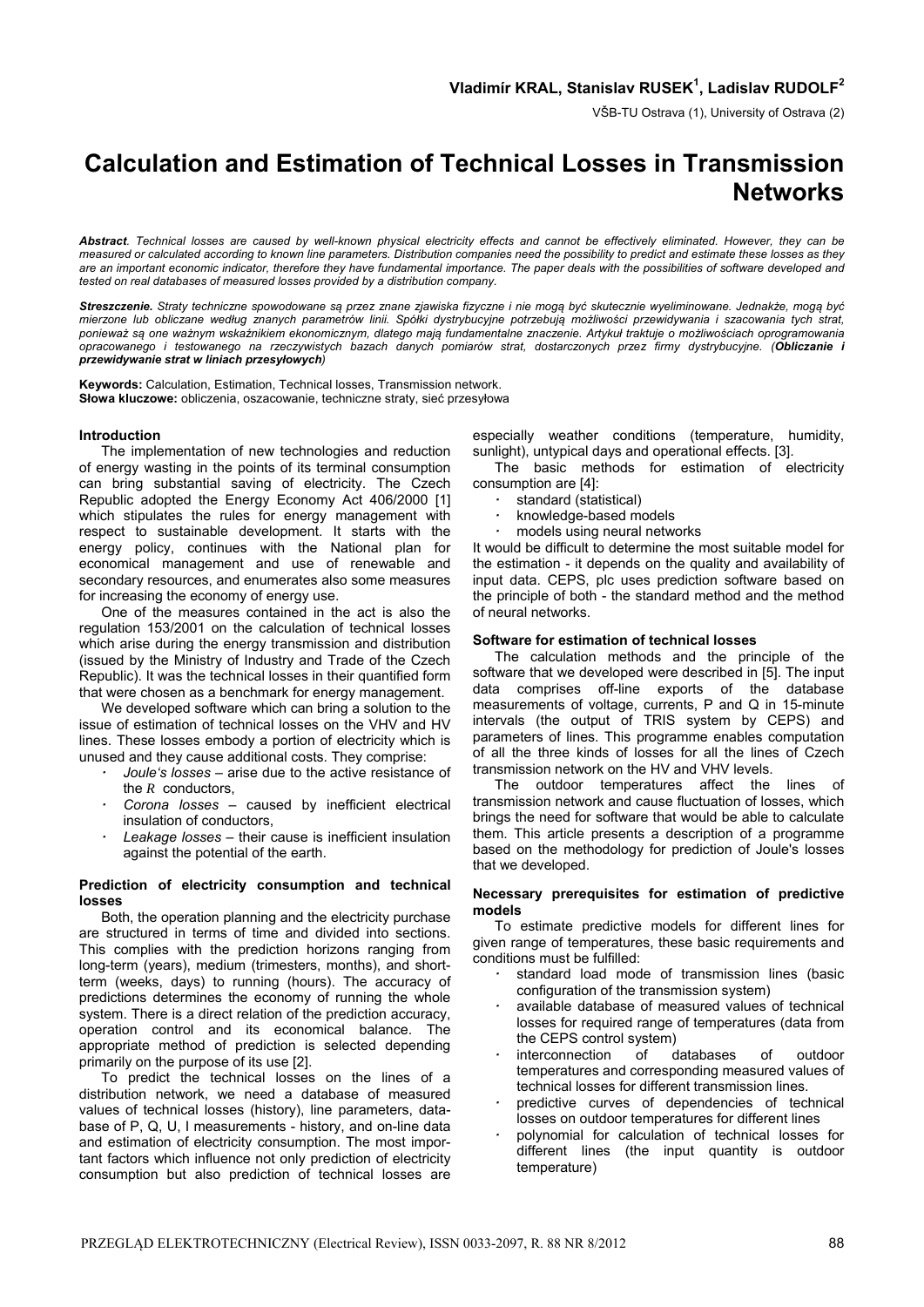# **Description of input databases for prediction**

 The input values must be in a required format so that the programme could compute and graphically display the course of Joule's losses depending on the outdoor temperature. To do this, measured values of Joule's losses for all the transmission lines (Table 1) and outdoor temperature data from the substations on the lines are required. These temperatures are average values measured on the terminal substations. The values of losses, outdoor temperatures and other measured data are saved in the control system for future use.

 The structures of databases were designed at basic mode of the transmission system. Next, an input database containing the range of temperatures occurring within the Czech Republic had to be designed and corresponding values of Joule's losses matched with the temperatures. Measurements from January and February were used for low temperatures and July and August measurements for high temperatures. Table 2 shows a part of the input database. Table 3 shows the final database of outdoor temperatures in increasing sequence and corresponding values of Joule's losses. The database was created by interconnection of several input database.

Table 1. Database of measured Joule's losses on selected 400 kV lines

| Date     | Time    |      |      |      | V400:P_JloV401:P_JloV402:P_JloV403:P_Jlo |
|----------|---------|------|------|------|------------------------------------------|
|          |         | [MW] | [MW] | [MW] | [MW]                                     |
| 1.7.2009 | 0:15:00 | 0.33 | 1.63 | 0.23 | 0.15                                     |
| 1.7.2009 | 0:30:00 | 0.33 | 1.51 | 0.21 | 0.08                                     |
| 1.7.2009 | 0:45:00 | 0.3  | 1.37 | 0.19 | 0.03                                     |
| 1.7.2009 | 1:00:00 | 0.28 | 1.41 | 0.23 | 0.09                                     |

| Date      | Time | cPRN:<br>outdoor | cNOS1:<br>T outdoor | average  | V403:P Jlo |
|-----------|------|------------------|---------------------|----------|------------|
|           |      | [°C]             | [°C]                | [°C]     | [MW]       |
| 27.1.2010 | 7:00 | $-14.49$         | $-17.88$            | $-16.19$ | 0.73       |
| 27.1.2010 | 6:15 | $-14.49$         | $-17.76$            | $-16.13$ | 0.64       |
| 27.1.2010 | 6:30 | $-14.49$         | $-17.76$            | $-16.13$ | 0.69       |
| 25.1.2010 | 0:15 | $-13.20$         | $-19.04$            | $-16.12$ | 0.68       |
| 27.1.2010 | 6:45 | $-14.49$         | $-17.68$            | $-16.09$ | 0.74       |

Table 3. Input database in increasing sequence for generating the regressive function

| Outdoor temperature | Joule's losses |  |  |
|---------------------|----------------|--|--|
| °CI                 | <b>IMWI</b>    |  |  |
| -16                 | 0.590          |  |  |
| -15                 | 0.538          |  |  |
|                     |                |  |  |
| $+29$               | 0.741          |  |  |
| +3∩                 | 0.826          |  |  |



Fig.1. The sequence of design of predictive equation

#### **Design of the predictive equation**

 On the basis of the assorted pairs of loss values and outdoor temperature values it was necessary to generate a corresponding predictive curve for each transmission line. The algorithm of its design is apparent from Fig. 1.

 To determine the appropriate predictive model all we need are static and dynamic values of outdoor temperatures.

# **"Prediction of losses on transmission lines" software**

 Our software is developed in Microsoft Visual Basic Professional because this environment allows easy and well-organized design of graphic user's interface [6]. It supports all the available advanced programming technologies and contains necessary modules for operation with Microsoft Office files and is fully operable in all the Microsoft systems.

 Generally, our software is designed to allow intuitive operation, with logical sequencing with the lowest possible number of steps.

#### **Software description**

 The main window is shown in Fig. 2. The left part of the status bar updates on the currently running operations loading, saving data, computation. The middle part shows the file name with configuration if the file is loaded and different from configuration of possibly loaded file with results. And finally, the right part gives the name of a file with loaded or saved data. There are unrolled top three options from the main programme menu are in Fig. 3.



Fig.2. The main programme window with the welcome screen

| 图 Prediction of Losses on Transmission Lines |                                  |    |  |
|----------------------------------------------|----------------------------------|----|--|
| File Calculation Results Help                |                                  |    |  |
| Open Results Ctrl+0                          |                                  |    |  |
| Save Results Ctrl+S                          |                                  |    |  |
| Exit                                         |                                  |    |  |
|                                              | Setting Prediction Parameters F5 |    |  |
| Run                                          |                                  | FR |  |
|                                              | Show                             |    |  |

Fig.3. Unrolled options of the main menu

In the menu "File" it is possible to load or save the calculation results. The actual parameters of the prediction of technical losses are to be set in "Calculation - Setting prediction parameters". The procedure will be described further in another section.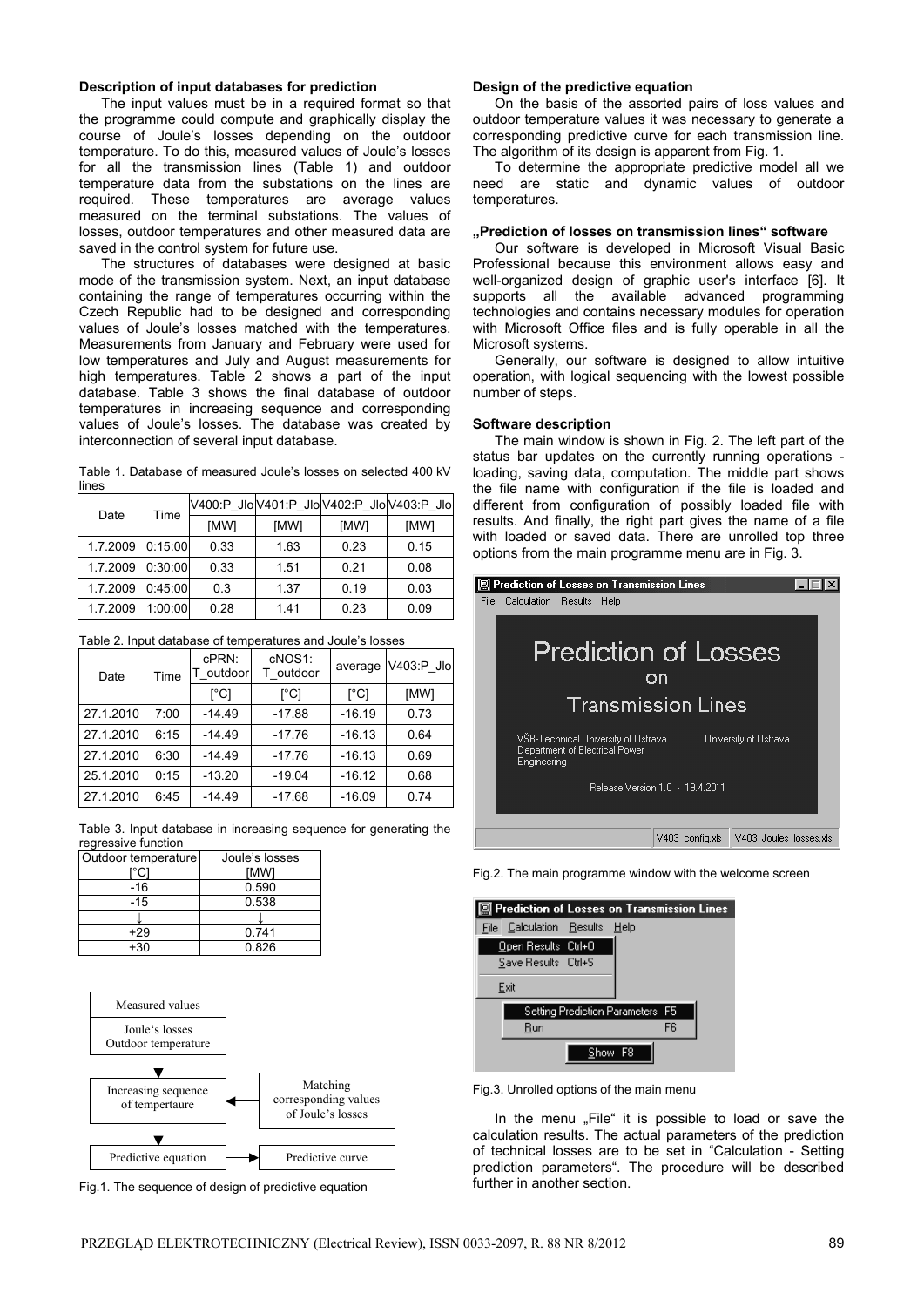Before calculating the prediction of technical losses, a required step and a range of temperature must be entered (Fig. 4). When the range is outside given intervals for predictive functions, the programme will give a notice. If the values are not corrected, the calculation is performed on the basis of a temperature curve with the temperature closest to the selected one.



Fig.4. Outdoor range of temperature setup

 After the calculation is completed, the results can be displayed in a table and a chart (Fig. 7). The curves of calculated losses can be shown in the range of temperature selected by a user. In the "File" menu the results can be saved in Excel. Having done so, the file with results displays two sheets. One sheet shows the configuration of calculation and the other shows the results. Hence, the file with results can be used also for configuration of another possible calculation.

 If no configuration file has been previously loaded, the configuration sheet is loaded automatically. In such a case the middle window of the status bar stays blank because the used configuration corresponds with results, see Fig. 2.

 If a configuration file has been previously loaded, a user is queried whether the older configuration file should be overwritten with the configuration contained in the results.

#### **Predictive function**

 With the help of regressive analysis and using the processes databases, for each transmission line a predictive function of the fifth-order polynomial is generated. The software enables the required range of temperature to be divided in up to 5 partial intervals (Fig. 4) with allocated corresponding predictive curves. The required calculation of losses is ensured by selecting an option "Use this prediction" (Fig. 6). The final configuration can be saved in Excel.



Fig.5. Predictive model of line losses



Fig.6. Predictive function setup



Fig.7. Prediction of Joule's losses - results